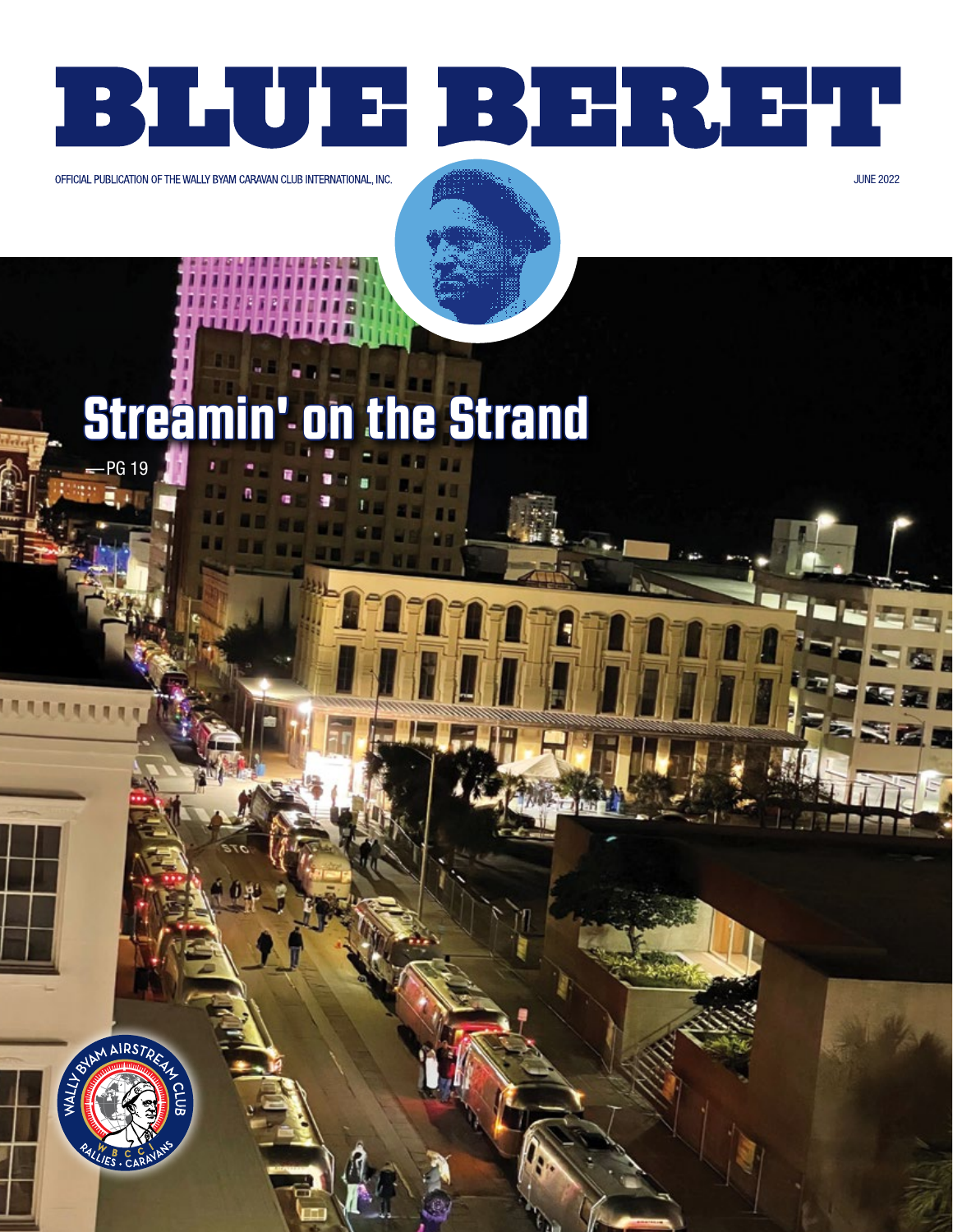# President's Corner



I am sure we are all thrilled to be having better weather, green lawns, flowers and camping season for us all. The changes of the seasons bring many changes in life, in work, and in our club. Some of us want a new rig, new tow vehicle, a vintage trailer, or a younger body. We all at one time or another think the grass is greener on the other side of the fence. What we need to do is step back and appreciate what we have, repair our rigs and tow vehicles and work on our bodies (or what's left of them lol). I am on my fourth Airstream - two brand new ones, a vintage and my 1992 Excella 1000 34'. The new ones had warranty work (anything new needs the bugs worked out), the vintage I own was going to cost a fortune to rebuild, and my 1992 Excella gave me the best of both worlds. She had good bones, proven track record and I was very comfortable with the feel of my rig. My Airstream is something I can work on that's dependable and very few problems most of the time. I am beginning to bring my rig to be modern, sharper looking without beginning from the ground up. I know it's a rig that will not let me down. I have learned that sometimes they may get old but a little polish and problems fixed makes it more dependable than something brand new.

This can work in so many aspects of our life, relationships, our homes, and all of our clubs we belong to. We all need to step forward to problem solve, polish and get involved in all of our activities. There are so many ways we all can get involved to make it better. I would like as many of you to volunteer in Scan the QR code here to visit

your club, your Region or International Rally. This will bring us all together while improving our club during this tough economy and crisis all over the world. A little volunteering from each one of us while improving our Airstream world as well as our communities. The action from all of us will change people and animal lives for the better. Do something simple as pick up a phone and talk to a member not towing any more, a VET, or a new neighbor (at home or at a rally). We all don't realize the impact that we have with our acts of kindness.

The Airstream Club International and the many names associated with it survive the test of time as it always has. The gem of this club is our many members from all walks of life that volunteer. We greet new and older members as lifetime friends which by the end of our rallies they all have become. We are the oldest single brand RV club in the world. That did not just happen overnight but by many years from all of you!! I will look forward to seeing all of you in Fryeburg Maine next month with open minds, kindness in your heart, positive attitude and ready to have a GREAT TIME!!

P.S. Doakie (my Welsh Terrier) is looking forward to seeing all of your pets there, too.

Tye mott



the Fryeburg Rally website!

BLUE BERET is the official publication of the Wally Byam Caravan Club International, Inc. (WBCCI), Airstream Club International. BLUE BERET welcomes contributions of articles, photographs, news items and advertising. However, their publication in the BLUE BERET does not constitute endorsement. The opinions of the authors are their own and do not necessarily reflect the opinion of either the BLUE BERET or WBCCI. The products and claims of advertisers are their own and, too, do not necessarily represent endorsement by either BLUE BERET or WBCCI.

BLUE BERET (USPS 669-270; ISSN 0744-5601) is published monthly except December and July. Periodical mail postage paid at Jackson Center, OH and additional mailing offices. Canada Publications Mail Agreement #41295545. Canada Post Returns: 7289 Torbram Road, Mississauga, ON L4T 1G8.

Notification of address change is the responsibility of the member or recipient and should be received at least two months in advance to avoid delays in forwarding. Re-mailing of back issues is at recipient expense.

Address corrections, suggestions, stories, art, photos, advertising and paid mail subscriptions (\$45/year, included in members' dues) may be mailed to: BLUE BERET/WBCCI, P.O. Box 612, 803 E. Pike Street, Jackson Center, OH 45334, Phone 937-596-5211, Fax 937-596-5542, email: blueberet[@airstreamclub.org](mailto:blueberet%40airstreamclub.org?subject=) POSTMASTER: Send address changes to: BLUE BERET/WBCCI, P.O. Box 612, 803 E. Pike Street, Jackson Center, OH 45334.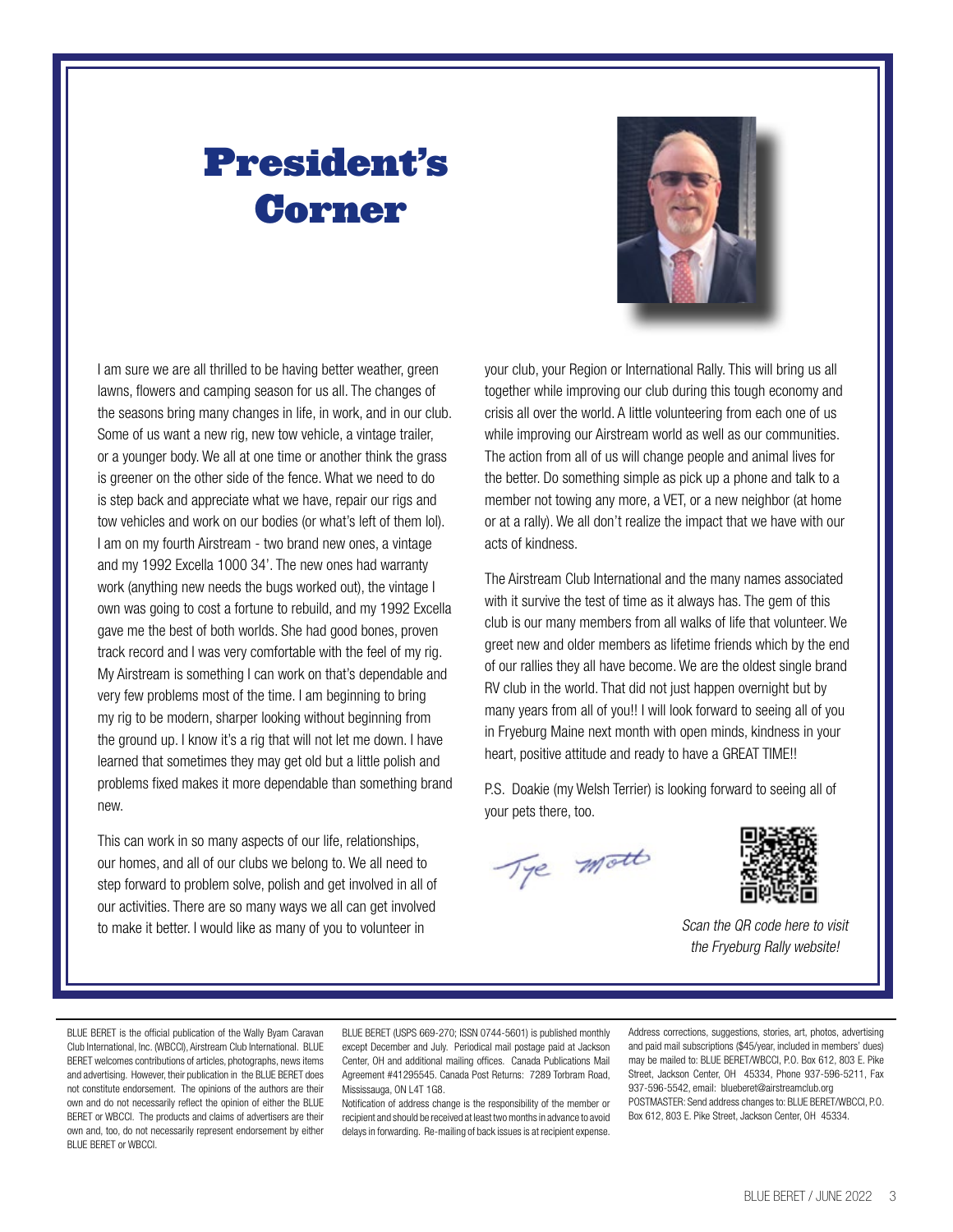# Wally Byam Caravan Club International, Inc.

803 E. Pike Street, PO Box 612 Jackson Center, OH 45334-0612 Phone 937-596-5211 FAX 937-596-5542 [airstreamclub.org](http://airstreamclub.org)

Office Hours (Eastern Time): Monday-Thursday: 8:00 AM - 4:30 PM Friday: 8:00 AM - 4:00 PM

#### INTERNATIONAL EXECUTIVE COMMITTEE

#### REGION PRESIDENTS

#### **COMMITTEES**

#### HQ TEAM

| Lori PlummerCorporate Manager and              |
|------------------------------------------------|
| <b>Blue Beret Managing Editor</b>              |
|                                                |
| Barb Langston  Rally/Caravan Coordinator       |
| Amanda Hughes  Membership Coordinator          |
| Kristy Yonyon Marketing Communications Manager |
|                                                |
|                                                |

#### CONTACT BY EMAIL

| Member Services  assist@airstreamclub.org    |
|----------------------------------------------|
| Membershipmembership@airstreamclub.org       |
|                                              |
| Corporate Manager Iplummer@airstreamclub.org |

# What's Inside...



| Vol. 58<br><b>June 2022</b> | Issue No. 6 |
|-----------------------------|-------------|
|                             | 3           |
|                             |             |
|                             |             |
|                             |             |
|                             |             |
|                             |             |
|                             |             |
|                             |             |
|                             |             |
|                             |             |
|                             |             |
|                             |             |
|                             |             |
|                             |             |
|                             |             |
|                             |             |
|                             |             |
|                             |             |
|                             |             |
|                             |             |
|                             |             |
|                             |             |
|                             |             |
|                             |             |
|                             |             |
|                             |             |
|                             |             |
|                             | 69          |







www.facebook.com/AirstreamClub www.twitter.com/AirstreamClub www.instagram.com/airstreamclub

on the cover...

Mardi Gras! Galveston "Streamin' on the Strand" - page 19

"AIRSTREAM" is a registered trademark used under license.

Copy Deadline for the August issue is June 15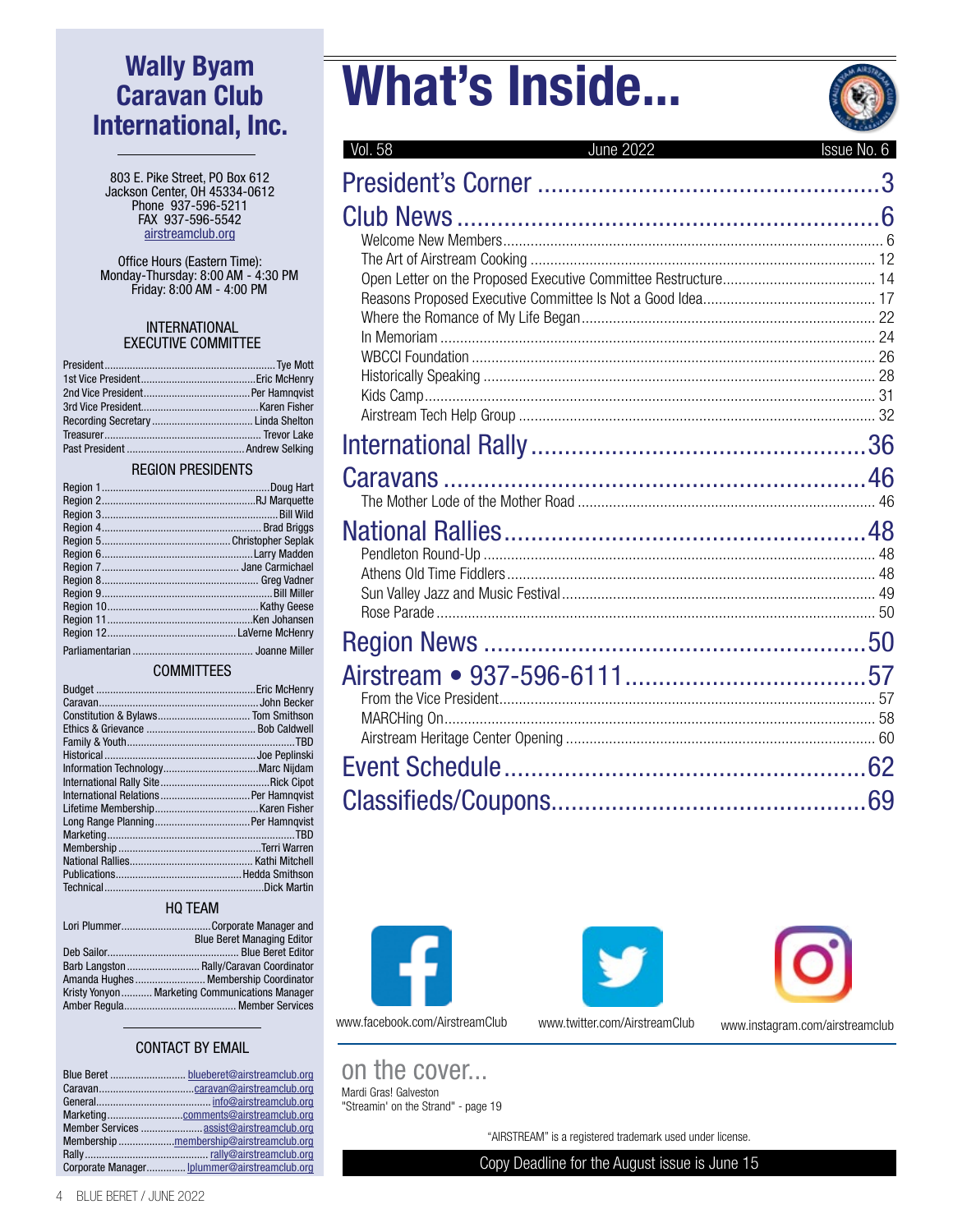# Mardi Gras! Galveston "Streamin' on the Strand"

Nancy Fitzgerald BRN 4061, Philip Vasquez BRN 20114, Jim Shults BRN 16403 Photos by Jennifer & Dan Dice BRN 30301, Tom Raia BRN 20121, Gene Camargo BRN 22987, Mike Lacore BRN 1830, Marya Barefoot BRN 9092 and Kevin Short BRN 21370

**The colors.** The parades. The beads. The Airstreams. Forty-eight rigs lined bumper to hitch along the Mardi Gras! Galveston parade route in the historic Strand District in February. Region 9 members with participants from Arizona, Minnesota, New Jersey, Mississippi, Illinois, and Colorado partied for four festive days to celebrate the 111<sup>th</sup> year of Mardi Gras! Galveston with a "Streamin' on the Strand" Rally. We deflected beads, marveled at brightly lit colorful floats rolling between our Airstreams, and danced to the jubilant noise of nationally renowned music artists. We welcomed Friday morning with a Bloody Mary breakfast hosted by the Texas Gulf Coast Unit. It was cold and blustery, but we warmed up with Bloody Marys, coffee, and king cake. And we deserved it after the parking challenges we survived the evening before when in 3 and 1/2 hours, forty-eight rigs converged from two staging areas along a 4-block section of Mechanic Street inside the secured entertainment area. Jim Shults of Greater Houston Airstream Club was the logistics master. He designed the parking with us merging simultaneously on both sides of the street from two staging areas so that all rig doors opened onto the street. We had thirty minutes to unhitch, level, and move our tow vehicle to the off-site, patrolled parking area. Susan Postlethwait from Texas Alamo Unit tirelessly and cheerfully golf-cart chauffeured every driver to the parking area and back again to the rigs. We were all parked and leveled and only thirty minutes late to our complimentary drinks and hors d'oeuvres sponsored

by Yaga's Entertainment at Tsunamis Restaurant on The Strand. Parades on Friday and Saturday and a Mexican Heritage Festival on Sunday provided plenty of Mardi Gras glitz. The IN-OUT parking privileges made visiting the many museums, galleries, restaurants, and famous seawall accessible. But food vendors lined up around the corner from our rigs, and Strand Avenue one block away was an oasis of restaurants, bars, and shopping, and many of us never left the entertainment area. We could set up chairs between our Airstreams and crowd watch as well as collect pounds of beads from any of the ten parades that passed five feet from our doors. Some of us opened our doors as the parades passed by and beads landed inside the Airstream! All felt safe and secure with hundreds of police on patrol continuously throughout the weekend. We were ambassadors to the hundreds who walked up and down Mechanic Street throughout the rally asking questions about who we were and marveling at how we managed to secure such a prime spot for Mardi Gras. Those who felt comfortable held spontaneous open houses to show off their Airstreams to the curious. All of us educated the uninitiated to Big Red Numbers and Wally Byam. The images of the iconic Airstream juxtaposed against the historic buildings did most of the talking for us.



How did we make this urban event happen? A Region 9 goal has been to organize several urban rallies to bring our members together more often



BLUE BERET / JUNE 2022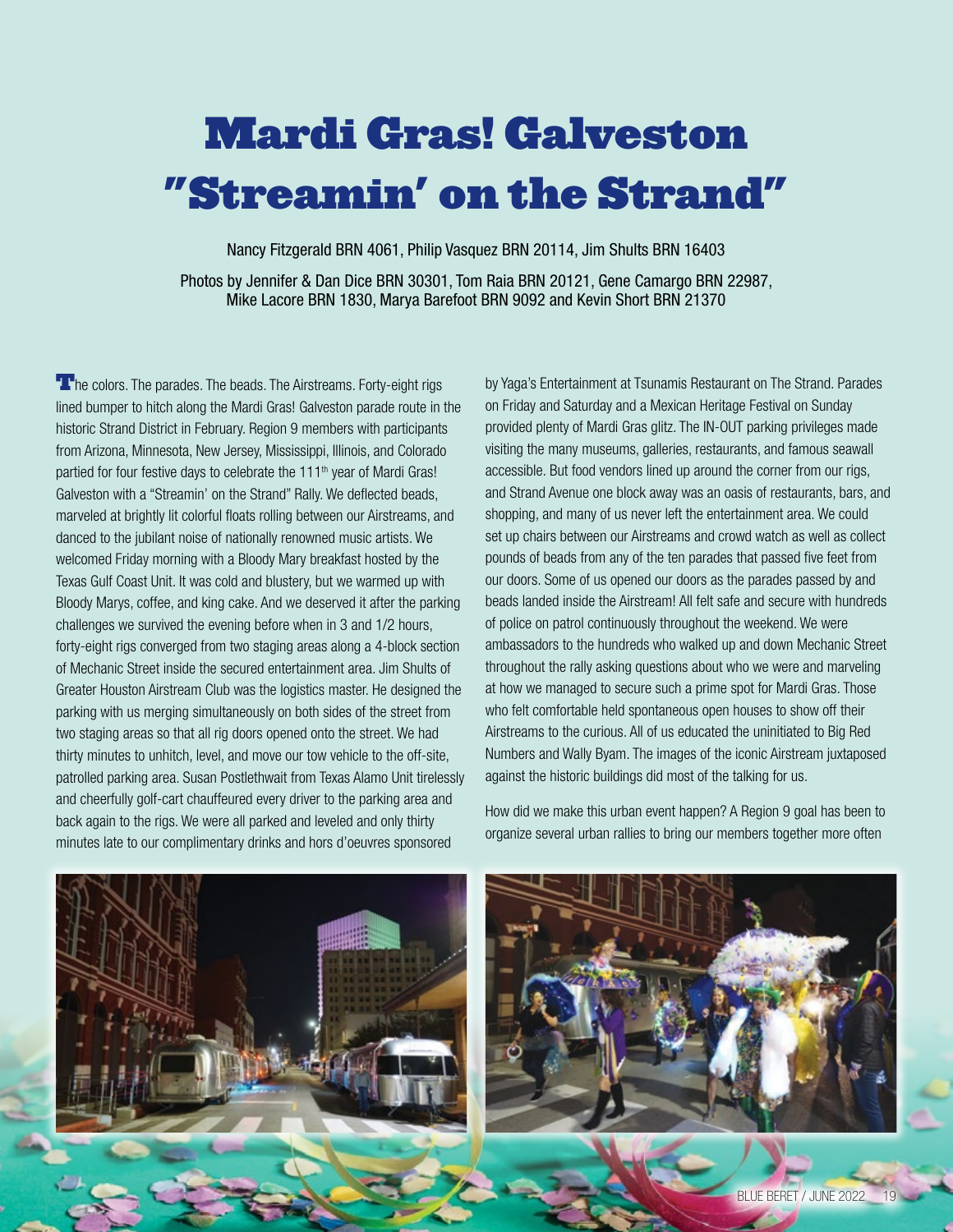



Joe Peplinski BRN 702, WBCCI Historian [history@](mailto:history%40airstreamclub.net?subject=)airstreamclub.net

### Who Was Wally Byam? (Part 1)

Wally Byam passed away 60 years ago on July 22, 1962, making now an appropriate time to celebrate this man who was the founder of the Airstream Company, the father of trailer caravans, and the namesake of our club. Though I have only specifically written an article about Wally Byam once, a quick check of past Historically Speaking articles finds Wally Byam mentioned by name in about two thirds of them, reflecting his huge influence on Airstream and club history. Those articles mainly talked about some aspect of Wally's Airstream Company or "caravanning" life, but rarely dove into any detail about who Wally Byam was before Airstream or outside of Airstream. This anniversary is a good time to explore that part of his life. Fortunately, this story can now be told more accurately than ever before thanks to the treasure trove of historical Byam family documents and photos that were donated in recent years to Airstream by the Estate of Helen Byam Schwamborn. Research in online newspaper archives filled in some additional details.

It should be noted that Wally Byam used his formal first name "Wallace" from birth until just after he relaunched Airstream in 1947. In acknowledgement of this detail, I may use both Wallace and Wally in this article according to which seems appropriate at the time.

Wally came from pioneering stock. His paternal grandfather Loren Byam served in the Union Army during the Civil War and both his paternal and maternal grandparents migrated to eastern Oregon in the late 1800s. Wally's parents,

Bert Byam, a veterinarian, and Carrie Biswell, a bookkeeper, were married on June 21, 1893, and Wally was born about three years later on July 4, 1896, in Baker City, OR. Wally lost contact with his biological father at the age of three, when his parents divorced on October 9, 1899, and his father moved away.

On April 4, 1901, Wally's mom Carrie remarried. Her new husband, David T. Davis, was a butcher in Baker City. About 1905, the Davis family moved to Astoria in northwest Oregon. The 1910 census records show David Davis, wife Carrie, and son Wallace living in Astoria with Wally's last name recorded as Davis, though it is unknown if David Davis ever formally adopted Wally.

During his youth, Wally also spent several summers back in eastern Oregon with his maternal grandparents James and Sally Biswell and uncle, Roger Biswell, a physician. During those summers Wally would get jobs working on farms or herding sheep. This is where he got his first exposure to living in a trailer while using a sheepherder's wagon to tend sheep in mountain pastures.

The summer Wally turned 14, he did something different. Since Astoria was a Pacific Ocean port town near the mouth of the Columbia River, Wally became fascinated by the sailing ships that would come to dock there. That summer he got permission from his mother to sign on as a cabin boy on a fishing vessel bound for Bristol Bay, Alaska. His job during that 5-month voyage



Wally and Carrie Byam in 1897



Wally, Grandparents James and Sally Biswell, and Cousin Ernestine Circa 1904



The David T. Davis Family Circa 1909 (Wally on the left)